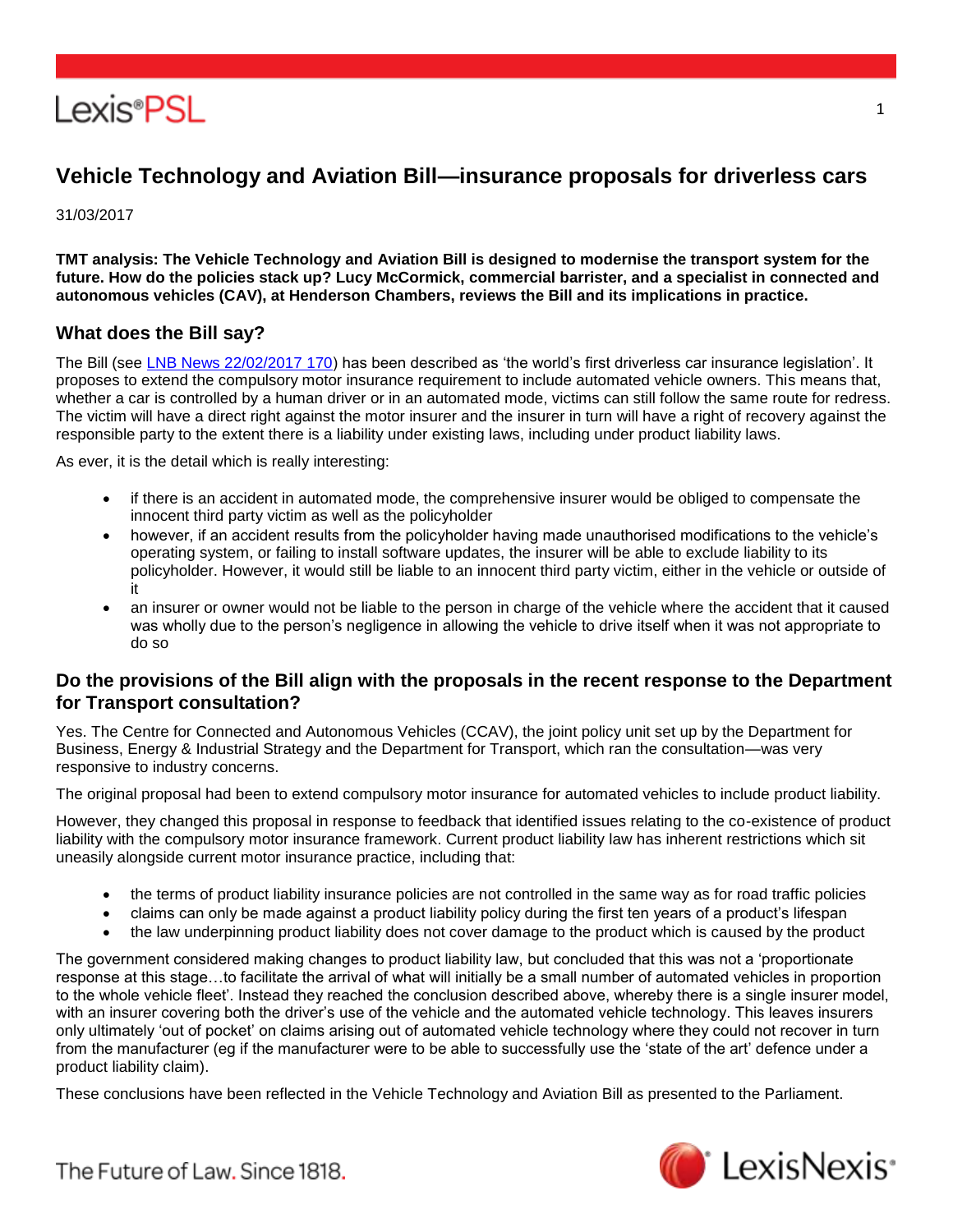# **Lexis®PSL**

## **Is this separate to the proposed Modern Transport Bill or is it a replacement?**

It is essentially the same Bill. This package of measures was initially announced in the Queen's Speech in May 2016, under the title Modern Transport Bill. However, by the time it emerged for its first reading in the House of Commons, it had been renamed the Vehicle Technology and Aviation Bill. I understand that the change was made because it occurred to legislators that the new legislation could well be on the statute books for decades—by which point it would no longer be 'modern' at all.

### **What other areas of technology does the Bill address?**

The Bill is wide-ranging; on top of driverless cars it addresses:

- infrastructure to support electric vehicles, including measures to increase the number of charging stations and to oblige businesses to provide easy access to information about their location, hours of operation, cost and so on
- updating the licensing framework for air traffic services
- extending the Air Travel Organisers' Licensing (ATOL) insolvency protection scheme for package holidays to include new digital business models
- making the misuse of lasers an indictable offence, with a view to protecting aircraft, vessels and other vehicles from so-called 'laser attacks'

### **How is the Bill likely to be received by the industry?**

The Bill was designed in close consultation with the insurance industry, and its provisions have been broadly welcomed by insurers. David Williams, the head of underwriting at AXA UK (and a driverless car expert) has described the Bill in a press release as 'a positive step forward that provides clarity to insurers to ensure we design our products appropriately'.

More generally, this provision is also likely to be welcomed by manufacturers and developers working on the technology. By increasing the level of legal certainty in this fast-developing area, it makes the UK a more attractive base for testing and investment. Given that it is anticipated that the CAV industry will be worth £900bn a year globally by 2025, this is an important aim.

### **Is there anything missing from the Bill that you would have expected to have seen there?**

As announced in the Queen's Speech, this Bill was to encompass not only autonomous and electric vehicles, but drones and spaceports. The latter provisions have not yet materialised and presumably will be included in separate legislation at a later stage.

In addition, there had been media speculation that the Bill would be used to bring in some legislation against transport strikes (such as those involving Southern rail) but again this has not materialised—and in my view this Bill would not have been a natural home for such measures in any event.

*Lucy McCormick is a commercial barrister at Henderson Chambers, specialising in CAV. She has been asked to speak nationally and internationally on the legal implications of this rapidly developing area, from both an insurance and a product liability perspective.*

#### *Interviewed by Evelyn Reid.*

*This article was first published on Lexis®PSL TMT on 31 March 2017. Click for a free trial of [Lexis®PSL.](http://www.lexisnexis.co.uk/en-uk/products/pslfreetrial.page) The views expressed by our Le[gal Analysis interviewees are not ne](http://www.lexisnexis.co.uk/en-uk/products/pslfreetrial.page)cessarily those of the proprietor*





The Future of Law, Since 1818.